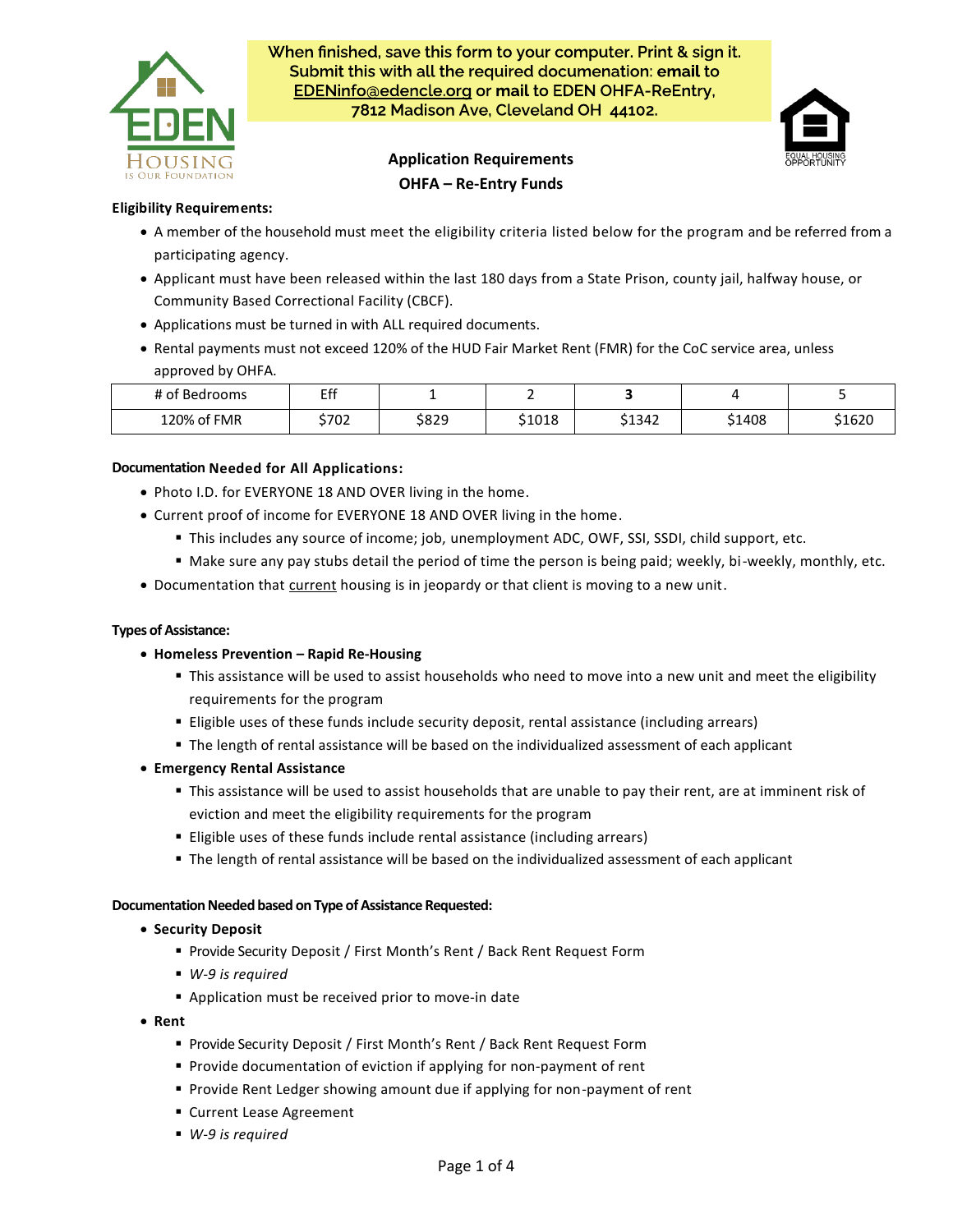



# **OHFA – Re-Entry Funds Appication**

*Please complete application and submit with all required documentation.*

| (Name of ADULT APPLICANT)                                                       |                                 |  |  |  |
|---------------------------------------------------------------------------------|---------------------------------|--|--|--|
|                                                                                 |                                 |  |  |  |
|                                                                                 |                                 |  |  |  |
| Type of Correctional Facility applicant was released from in the last 180 days: |                                 |  |  |  |
| State Prison,                                                                   |                                 |  |  |  |
| County jail,                                                                    |                                 |  |  |  |
| Halfway house                                                                   |                                 |  |  |  |
| Community Based Correctional Facility (CBCF).                                   | Release date from the facility: |  |  |  |

# **Please list everyone in the home including applicant (Please copy this form for additional family members.)**

| Name                  | Relationship | <b>DOB</b> |  | Gender Social Security<br><b>Number</b> | Race | Hispanic:<br>Yes/No | <b>Monthly Income</b><br><b>And Source</b> |
|-----------------------|--------------|------------|--|-----------------------------------------|------|---------------------|--------------------------------------------|
| <b>APPLICANT/SELF</b> | <b>SELF</b>  |            |  |                                         |      |                     |                                            |
|                       |              |            |  |                                         |      |                     |                                            |
|                       |              |            |  |                                         |      |                     |                                            |
|                       |              |            |  |                                         |      |                     |                                            |
|                       |              |            |  |                                         |      |                     |                                            |
|                       |              |            |  |                                         |      |                     |                                            |
|                       |              |            |  |                                         |      |                     |                                            |
|                       |              |            |  |                                         |      |                     |                                            |
|                       |              |            |  |                                         |      |                     |                                            |
|                       |              |            |  |                                         |      |                     |                                            |
| $E$ -mail             |              |            |  |                                         |      |                     |                                            |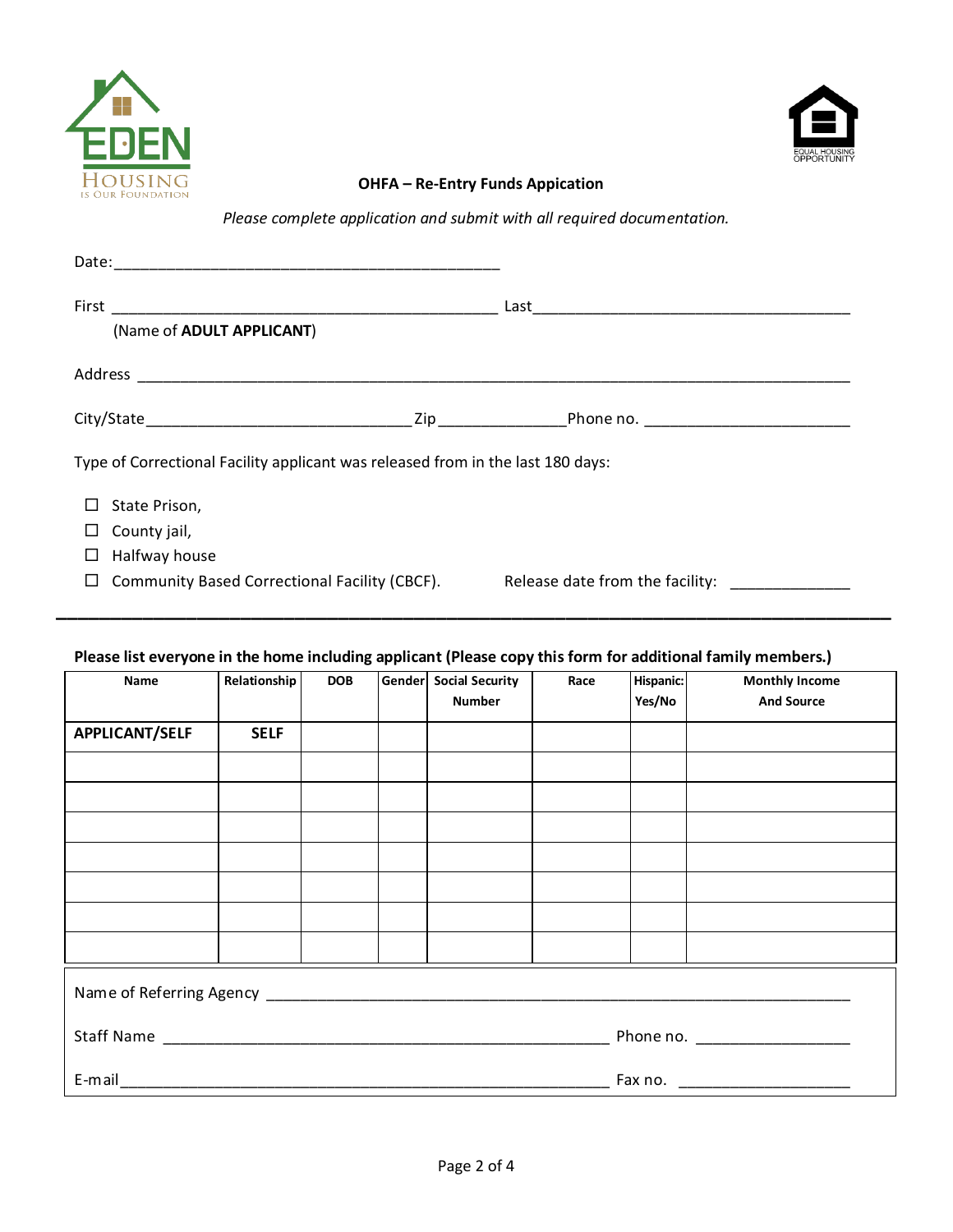| Is applicant currently receiving a rental subsidy through an EDEN program?        | $\Box$ Yes    | $\square$ No |
|-----------------------------------------------------------------------------------|---------------|--------------|
|                                                                                   |               |              |
| Has the applicant previously received assistance through an EDEN program?         | $\square$ Yes | $\square$ No |
|                                                                                   |               |              |
| Briefly describe your current housing situation and why you are requesting funds: |               |              |
|                                                                                   |               |              |
|                                                                                   |               |              |
|                                                                                   |               |              |

**Please check which fund and item applicant is applying for:**

**Homeless Prevention (can choose more than one)**

- **Security Deposit** (Must Include Security Deposit / First Month's Rent/ Back Rent Request Form , W-9 for Landlord)
- **Recurring Monthly Payments** (Must include Security Deposit / First Month's Rent / Back Rent Request Form, Lease Agreement and W-9 for Landlord)
- **Back Rent Owed** (Must include Security Deposit / First Month's Rent / Back Rent Request Form, documentation of eviction, Rent Ledger showing amount due, lease Agreement and W-9 for Landlord)

## **Emergency Rental Assistance**

- **Back Rent Owed (Must include Security Deposit / First Month's Rent / Back Rent Request Form, documentation of eviction/ Rent Ledger showing amount due, lease agreement, and W-9 for Landlord)**
- **Recurring Monthly Payments (Must include Security Deposit / First Month's Rent / Back Rent Request Form, Lease Agreement and W-9 for Landlord)**

## **Release of Information:**

I attest that the information I have provided is true and accurate and that any false statements would be immediate denial of assistance. I also understand that the above information may be released to the following agencies for reporting purposes and to verify eligibility: Ohio Housing Finance Agency, the Ohio Department of Mental Health and Addiction Services, and Cuyahoga County Office of Homeless Services. My signature also grants permission to the application processor to contact my case manager on my behalf, as well as any EDEN staff involved in my housing.

| Applicant Signature                   | Date |
|---------------------------------------|------|
| Staff Signature                       | Date |
| Authorized Referring Agency Signature | Date |